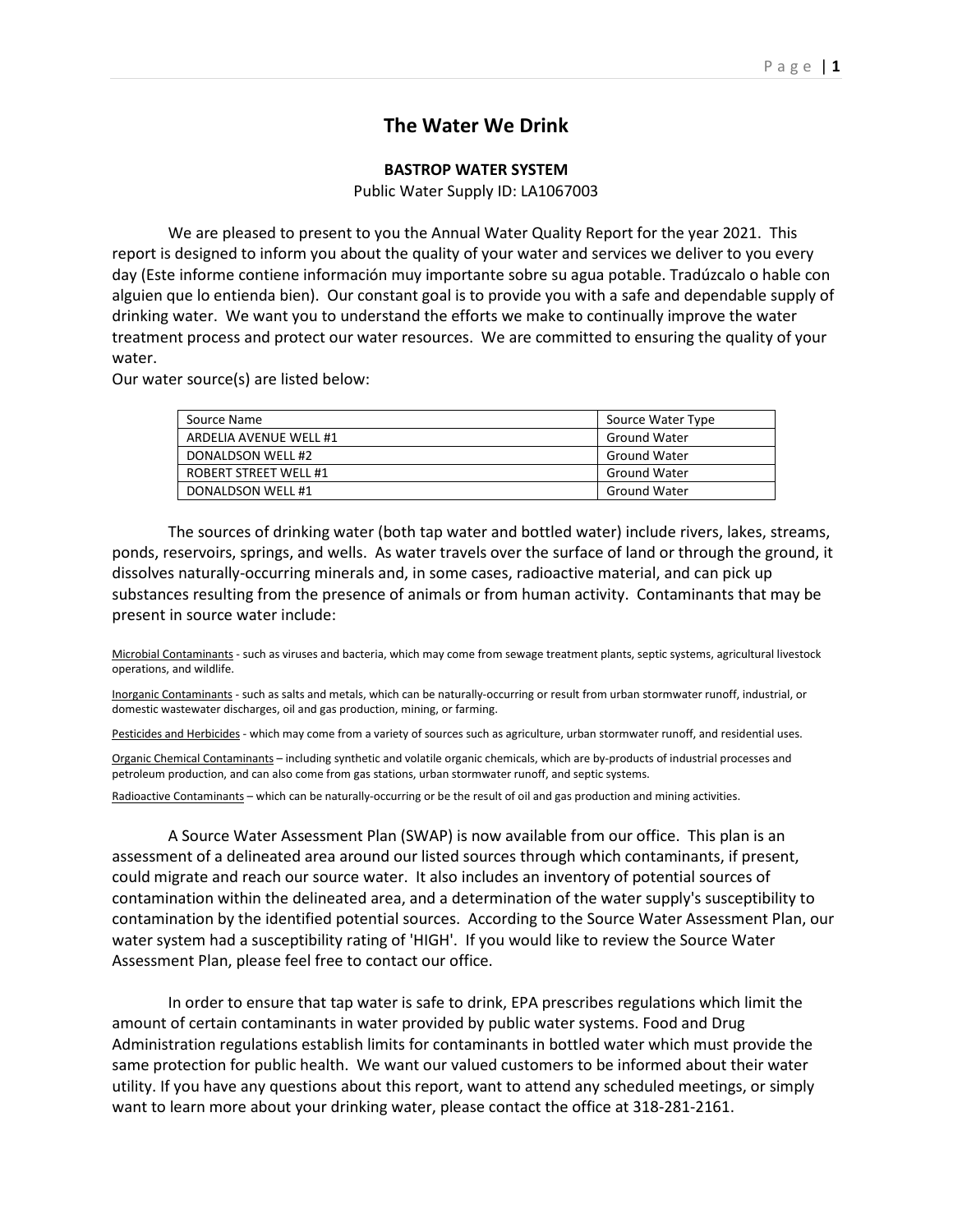If present, elevated levels of lead can cause serious health problems, especially for pregnant women and young children. Lead in drinking water is primarily from materials and components associated with service lines and home plumbing. BASTROP WATER SYSTEM is responsible for providing high quality drinking water, but cannot control the variety of materials used in plumbing components. When your water has been sitting for several hours, you can minimize the potential for lead exposure by flushing your tap for 30 seconds to 2 minutes before using water for drinking or cooking. If you are concerned about lead in your water, you may wish to have your water tested. Information on lead in drinking water, testing methods, and steps you can take to minimize exposure is available from the Safe Drinking Water Hotline or at [http://www.epa.gov/safewater/lead.](http://www.epa.gov/safewater/lead)

The Louisiana Department of Health routinely monitors for constituents in your drinking water according to Federal and State laws. The tables that follow show the results of our monitoring during the period of January 1st to December 31st, 2021. Drinking water, including bottled water, may reasonably be expected to contain at least small amounts of some contaminants. The presence of contaminants does not necessarily indicate that water poses a health risk.

In the tables below, you will find many terms and abbreviations you might not be familiar with. To help you better understand these terms, we've provided the following definitions:

### Parts per million (ppm) or Milligrams per liter (mg/L) – one part per million corresponds to one minute in two years or a single penny in \$10,000.

Parts per billion (ppb) or Micrograms per liter (ug/L) – one part per billion corresponds to one minute in 2,000 years, or a single penny in \$10,000,000.

Picocuries per liter (pCi/L) – picocuries per liter is a measure of the radioactivity in water.

Treatment Technique (TT) – an enforceable procedure or level of technological performance which public water systems must follow to ensure control of a contaminant.

Action level (AL) – the concentration of a contaminant that, if exceeded, triggers treatment or other requirements that a water system must follow.

Maximum contaminant level (MCL) – the "Maximum Allowed" MCL is the highest level of a contaminant that is allowed in drinking water. MCL's are set as close to the MCLG's as feasible using the best available treatment technology.

Maximum contaminant level goal (MCLG) – the "Goal" is the level of a contaminant in drinking water below which there is no known or expected risk to human health. MCLG's allow for a margin of safety.

Maximum residual disinfectant level (MRDL) – The highest level of a disinfectant allowed in drinking water. There is convincing evidence that addition of a disinfectant is necessary for control of microbial contaminants.

Maximum residual disinfectant level goal (MRDLG) – The level of a drinking water disinfectant below which there is no known or expected risk to health. MRDLGs do not reflect the benefits of the use of disinfectants to control microbial contaminants.

Level 1 assessment – A study of the water system to identify potential problems and determine (if possible) why total coliform bacteria have been found in our water system.

Level 2 Assessment - A very detailed study of the water system to identify potential problems and determine (if possible) why an E. coli MCL violation has occurred and/or why total coliform bacteria have been found in our water system on multiple occasions.

#### During the period covered by this report we had the below noted violations.

| Compliance Period                                        | Analyte | Type |
|----------------------------------------------------------|---------|------|
| 1 Violations Occurred in the Calendar Year of 2021<br>No |         |      |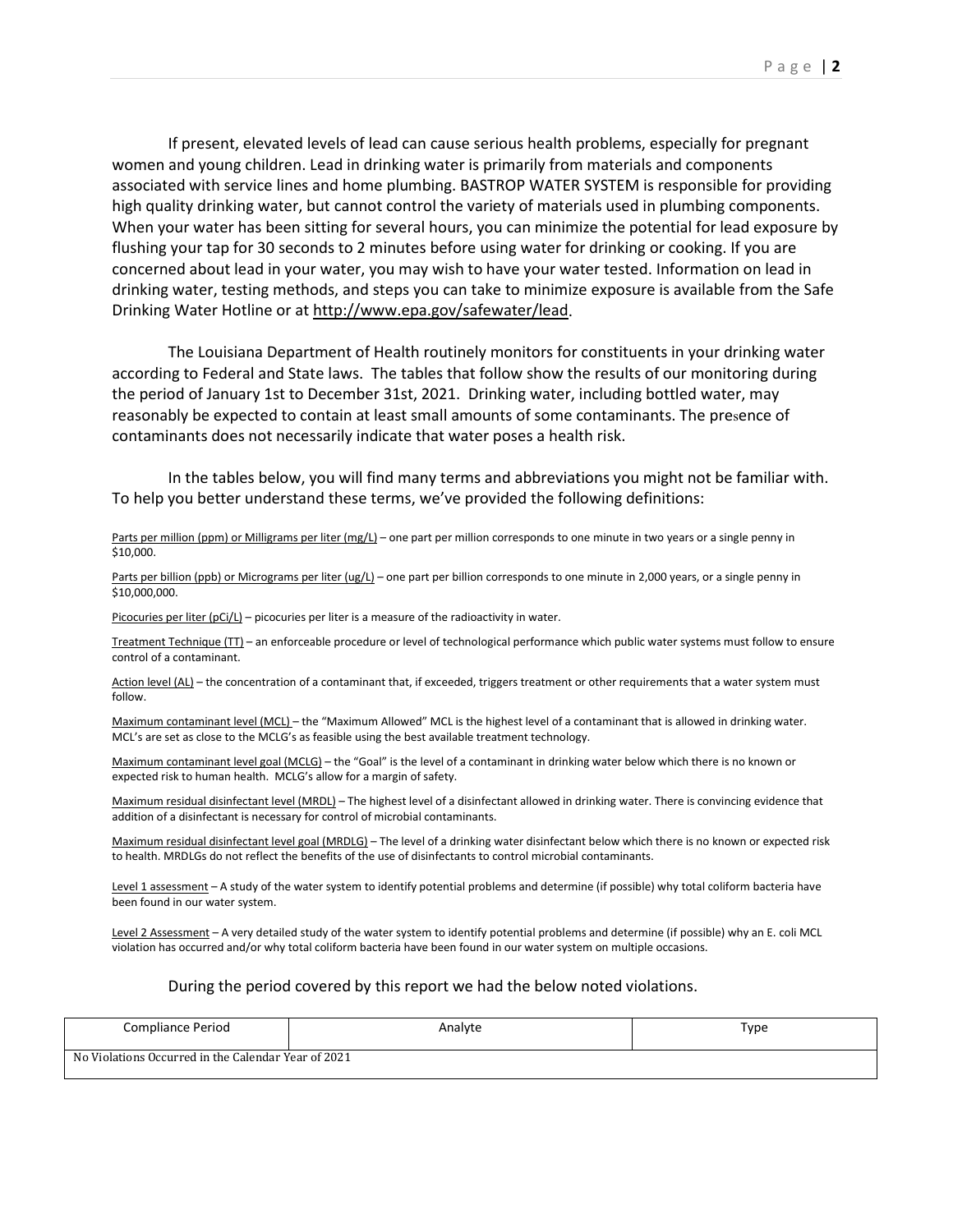Our water system tested a minimum of 20 samples per month in accordance with the Total Coliform Rule for microbiological contaminants. With the microbiological samples collected, the water system collects disinfectant residuals to ensure control of microbial growth.

| Disinfectant | Date | HighestRAA    | Unit | Range                                      | <b>MRDL</b> | <b>MRDLG</b> | Tvpical Source                           |
|--------------|------|---------------|------|--------------------------------------------|-------------|--------------|------------------------------------------|
| CHLORINE     | 2021 | <b></b><br>__ | ppm  | ว ดร<br><sub>n</sub><br><u>U -</u><br>ر.ر. |             |              | Water additive used to control microbes. |

In the tables below, we have shown the regulated contaminants that were detected. Chemical Sampling of our drinking water may not be required on an annual basis; therefore, information provided in this table refers back to the latest year of chemical sampling results. To determine compliance with the primary drinking water standards, the treated water is monitored when a contaminant is elevated in the source water.

| Source Water Regulated<br>Contaminants | Collection<br>Date | Highest<br>Value | Range      | Unit | <b>MCL</b> | <b>MCLG</b> | <b>Typical Source</b>                                                                                                           |  |
|----------------------------------------|--------------------|------------------|------------|------|------------|-------------|---------------------------------------------------------------------------------------------------------------------------------|--|
| ARSENIC                                | 1/12/2021          |                  | $0 - 1$    | ppb  | 10         | 0           | Erosion of natural deposits; Runoff from<br>orchards; Runoff from glass and electronics<br>production wastes                    |  |
| <b>FLUORIDE</b>                        | 1/12/2021          | 0.1              | $0 - 0.1$  | ppm  | 4          | 4           | Erosion of natural deposits; Water additive<br>which promotes strong teeth; Discharge from<br>fertilizer and aluminum factories |  |
| <b>TETRACHLOROETHYLENE</b>             | 1/12/2021          | 0.42             | $0 - 0.42$ | ppb  |            | 0           | Discharge from factories and dry cleaners                                                                                       |  |

| <b>Treated Water Regulated</b><br>Contaminants | Collection<br>Date | Highest<br>Value | Range     | Unit | MCL | MCLG | <b>Typical Source</b>                                                                                        |
|------------------------------------------------|--------------------|------------------|-----------|------|-----|------|--------------------------------------------------------------------------------------------------------------|
| ARSENIC                                        | 5/25/2021          | 1.4              | $0 - 1.4$ | ppb  | 10  | 0    | Erosion of natural deposits; Runoff from<br>orchards; Runoff from glass and electronics<br>production wastes |
| NITRATE-NITRITE                                | 1/12/2021          | 0.9              | 0.9       | ppm  | 10  | 10   | Runoff from fertilizer use; Leaching from<br>septic tanks, sewage; Erosion of natural<br>deposits            |
| SELENIUM                                       | 5/25/2021          | 5.8              | $0 - 5.8$ | ppb  | 50  | 50   | Discharge from petroleum and metal<br>refineries; Erosion of natural deposits;<br>Discharge from mines       |

| Source Water Radiological<br>Contaminants     | Collection<br>Date | Highest<br>Value | Range      | Unit | MCL | <b>MCLG</b> | <b>Typical Source</b>                                                                                                                                                                                                     |  |
|-----------------------------------------------|--------------------|------------------|------------|------|-----|-------------|---------------------------------------------------------------------------------------------------------------------------------------------------------------------------------------------------------------------------|--|
| <b>GROSS BETA PARTICLE</b><br><b>ACTIVITY</b> | 1/12/2021          | 2.44             | $0 - 2.44$ | pCi/ | 50  |             | Decay of natural and man-made deposits.<br>Note: The gross beta particle activity MCL is<br>4 millirems/year annual dose equivalent to<br>the total body or any internal organ. 50<br>pCi/L is used as a screening level. |  |

| Treated Water<br>Radiological Contaminants                  | Collection<br>Date | Highest<br>Value | Range | Unit | MCL | <b>MCLG</b> | <b>Typical Source</b> |  |
|-------------------------------------------------------------|--------------------|------------------|-------|------|-----|-------------|-----------------------|--|
| No Detected Results were Found in the Calendar Year of 2021 |                    |                  |       |      |     |             |                       |  |

| Lead and<br>Copper     | Date        | 90 <sup>TH</sup><br>Percentile | Range     | Unit | AL  | <b>Sites</b><br>Over AL | <b>Typical Source</b>                                                                                        |
|------------------------|-------------|--------------------------------|-----------|------|-----|-------------------------|--------------------------------------------------------------------------------------------------------------|
| COPPER,<br><b>FREE</b> | 2019 - 2021 | 0.4                            | $0 - 0.7$ | ppm  | 1.3 | 0                       | Corrosion of household plumbing systems;<br>Erosion of natural deposits; Leaching from wood<br>preservatives |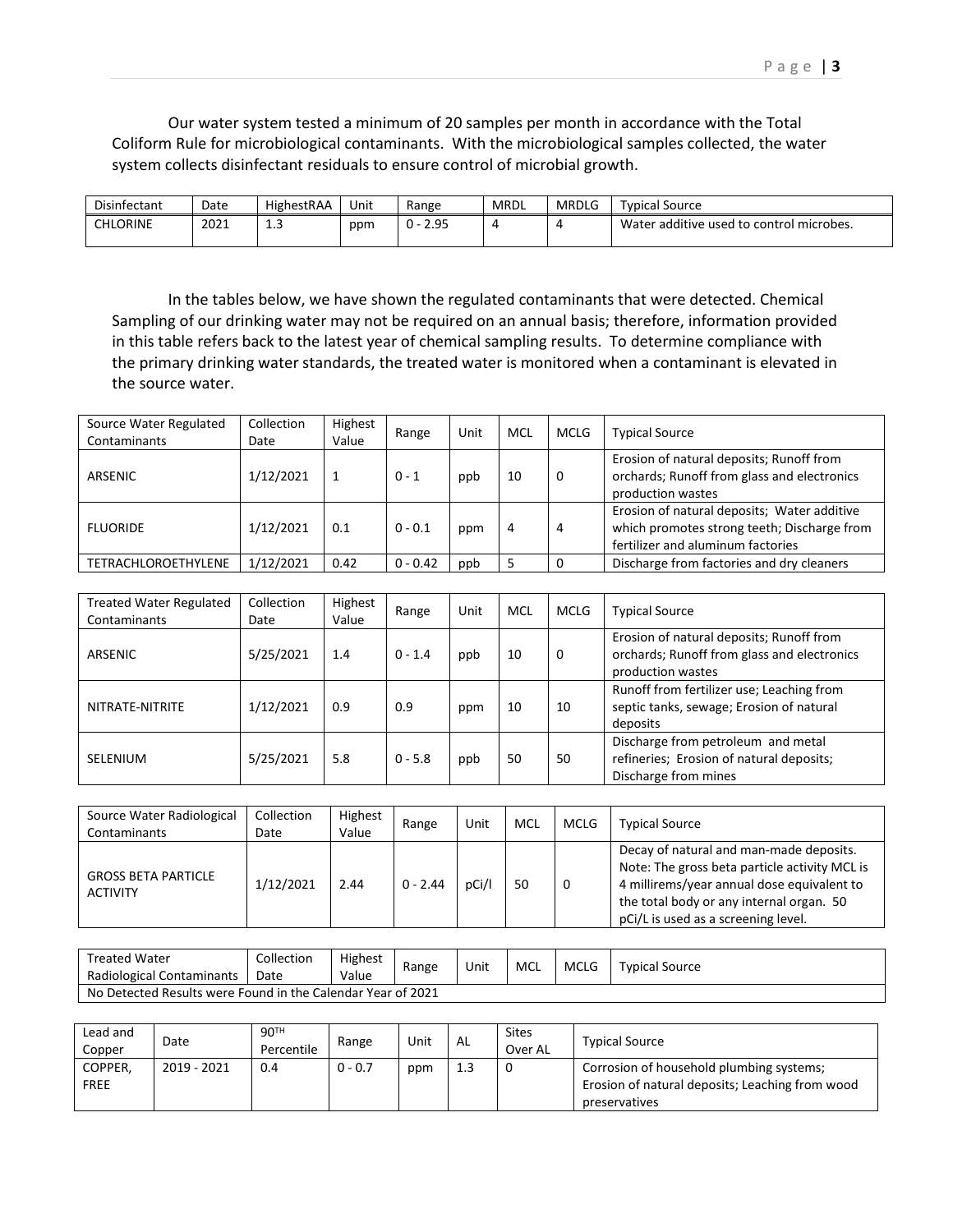| ،EAD | າດາ<br>ากาง | . .<br>πv | ppp | . .<br>-- | i of household plumbing systems;<br>Corrosion |
|------|-------------|-----------|-----|-----------|-----------------------------------------------|
|      |             |           |     | __        | † natural deposits                            |

| Disinfection      | Sample Point               | Period | Highest     | Range    | Unit | MCL | MCLG     | <b>Typical Source</b>  |
|-------------------|----------------------------|--------|-------------|----------|------|-----|----------|------------------------|
| <b>Byproducts</b> |                            |        | <b>LRAA</b> |          |      |     |          |                        |
| TOTAL HALOACETIC  | 9030 INDUSTRIAL DRIVE      | 2021   |             | $1.2 -$  | ppb  | 60  | $\Omega$ | By-product of drinking |
| ACIDS (HAA5)      |                            |        |             | 1.2      |      |     |          | water disinfection     |
|                   |                            |        |             |          |      |     |          |                        |
| TOTAL HALOACETIC  | TEAKWOOD AT NAFF ST        | 2021   | 3           | $2.8 -$  | ppb  | 60  | $\theta$ | By-product of drinking |
| ACIDS (HAA5)      |                            |        |             | 2.8      |      |     |          | water disinfection     |
|                   |                            |        |             |          |      |     |          |                        |
|                   | <b>TEAKWOOD AT NAFF ST</b> | 2021   |             | $1.24 -$ |      | 80  | $\Omega$ | By-product of drinking |
| TTHM              |                            |        |             | 1.24     | ppb  |     |          | water chlorination     |
|                   |                            |        |             |          |      |     |          |                        |

| Source Secondary<br>Contaminants | <b>Collection Date</b> | <b>Highest Value</b> | Range         | Unit | <b>SMCL</b> |
|----------------------------------|------------------------|----------------------|---------------|------|-------------|
| ALUMINUM                         | 1/12/2021              | 0.06                 | $0.02 - 0.06$ | MG/L | 0.2         |
| <b>CHLORIDE</b>                  | 1/12/2021              | 74                   | $25 - 74$     | MG/L | 250         |
| <b>IRON</b>                      | 1/12/2021              | 1.18                 | $0 - 1.18$    | MG/L | 0.3         |
| MANGANESE                        | 1/12/2021              | 0.98                 | $0 - 0.98$    | MG/L | 0.05        |
| <b>PH</b>                        | 1/12/2021              | b                    | $5.84 - 6$    | PH   | 8.5         |
| <b>SULFATE</b>                   | 1/12/2021              | 67                   | $1 - 67$      | MG/L | 250         |

| <b>Treated Secondary</b><br>Contaminants | <b>Collection Date</b> | <b>Highest Value</b> | Range       | Unit | <b>SMCL</b> |
|------------------------------------------|------------------------|----------------------|-------------|------|-------------|
| <b>IRON</b>                              | 11/12/2021             | 0.05                 | $0 - 0.05$  | MG/L | 0.3         |
| MANGANESE                                | 11/12/2021             | 0.02                 | $0 - 0.02$  | MG/L | 0.05        |
| <b>SILVER</b>                            | 5/25/2021              | 0.031                | $0 - 0.031$ | MG/L | 0.1         |

+++++++++++++++Environmental Protection Agency Required Health Effects Language+++++++++++++++ Some people may be more vulnerable to contaminants in drinking water than the general population. Immuno-compromised persons such as persons with cancer undergoing chemotherapy, persons who have undergone organ transplants, people with HIV/AIDS or other immune system disorders, some elderly, and infants can be particularly at risk from infections. These people should seek advice about drinking water from their health care providers. EPA/CDC guidelines on appropriate means to lessen the risk of infection by Cryptosporidium and other microbial contaminants are available from the Safe Drinking Water Hotline (800–426–4791).

Additional Required Health Effects Language:

Coliforms are bacteria that are naturally present in the environment and are used as an indicator that other, potentially-harmful, bacteria may be present. Coliforms were found in more samples than allowed and this was a warning of potential problems.

There are no additional required health effects violation notices.

We found coliforms indicating the need to look for potential problems in water treatment or distribution. When this occurs, we are required to conduct assessment(s) to identify problems and to correct any problems that were found during these assessments. During the past year two Level 2 assessments were required to be completed for our water system. two Level 2 assessments were